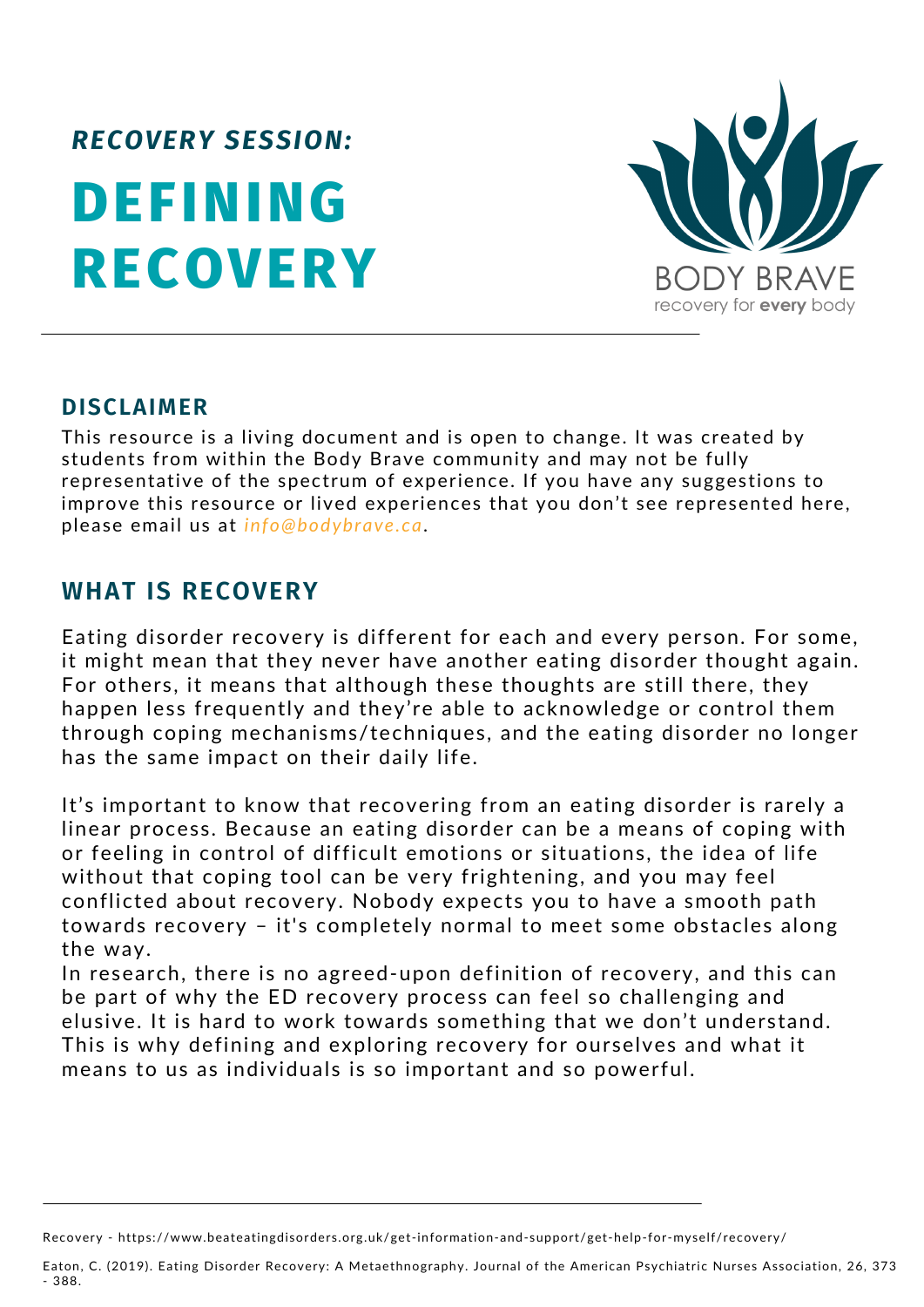

### *"Sometimes falling down is part of the process. The uncomfortableness is where change happens. Where we evolve. Where we turn weakness into strength."*

*- Gina Susanna, @nourishandeat*



# **THE FIVE STAGES OF RECOVERY**

There are five Stages of Change that occur in the recovery process: Pre-Contemplation, Contemplation, Preparation, Action, and Maintenance.

#### The Precontemplation Stage

In the Precontemplation stage, a person is in denial that there is a problem. While others around them may have noticed some of the warning signs or symptoms, the person struggling has little or no awareness of the problems associated with their disordered eating. Instead, they may be focused on controlling their eating patterns. In this stage, you may think there is no problem, or believe that you are in control and could stop your behaviour if you wanted to.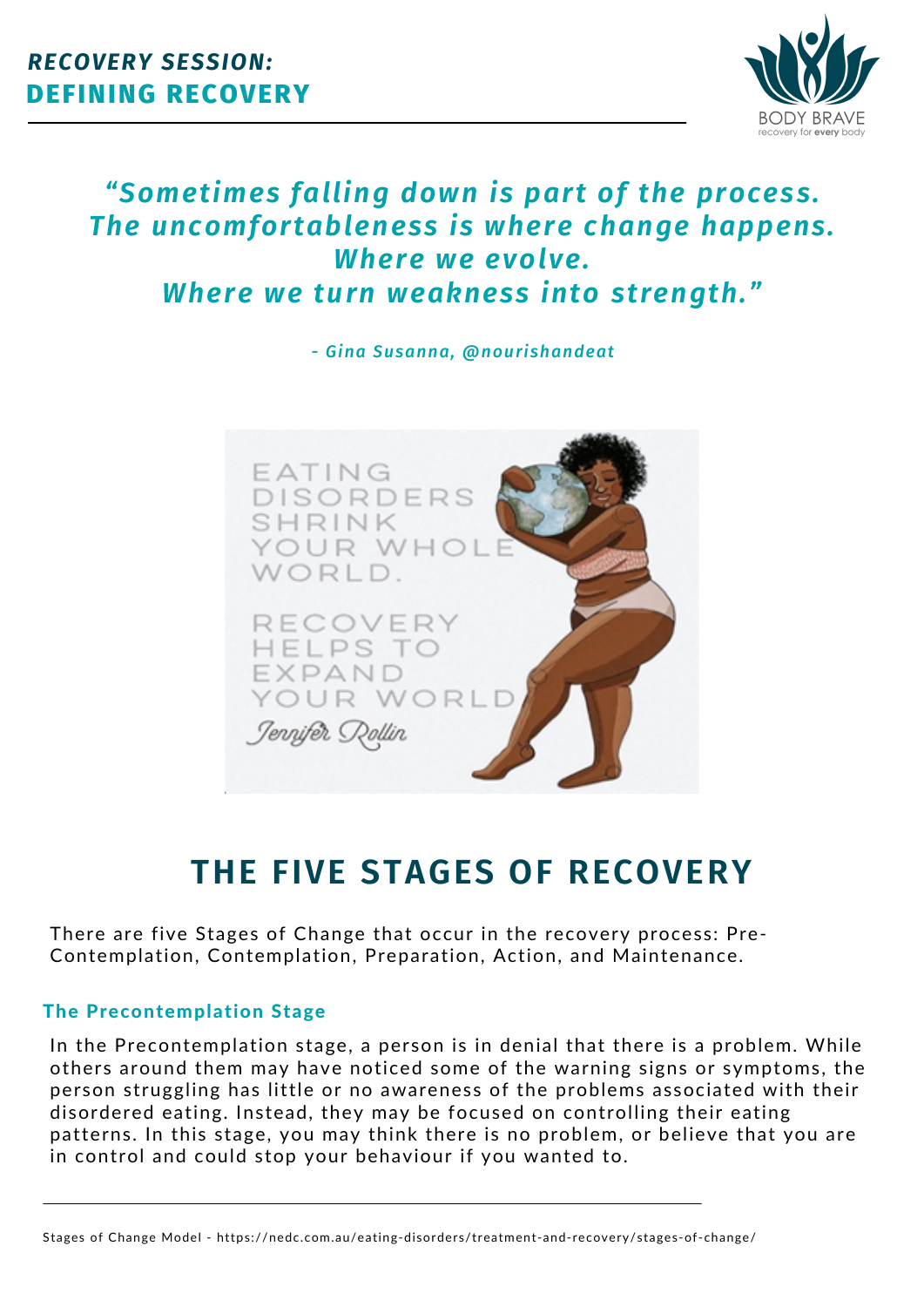

#### The Contemplation Stage

A person with an eating disorder in the Contemplation stage will have an awareness of their problems and may be considering the benefits of changing some of their behaviour. However, their attitude may also fluctuate between wanting to change and wanting to maintain their disordered eating habits. This can be difficult and confusing, both for the person with the eating disorder and for their loved ones.

#### The Preparation Stage

In this stage, the person with the eating disorder has decided they want to change their behaviour and is preparing to make these changes to work towards recovery. This can be a very stressful and an anxious time for the person with the disorder, as well as for others who are supporting them. In most cases, help from a doctor, clinician or eating disorder professional is either helpful or necessary to make safe and sustainable changes.

#### The Action Stage

A person with an eating disorder in the Action stage will be taking steps towards recovery and is focused on the recovery process. They require strong support and encouragement to get through this stage. A person can move backwards and forwards in their development during this stage and relapse can be common. The Action Stage can feel very fluid and non-linear, as is the nature of healing.

#### The Maintenance Stage

In the Maintenance stage, a person with an eating disorder will have changed their behaviour and may be focusing on maintaining their new, healthier habits. They are also learning to live without the eating disorder. This stage takes time and ongoing commitment, both from the person with the disorder and their support network. It is still possible for a person with an eating disorder to relapse at this stage. However, full recovery from relapses and recurrences is also entirely possible.

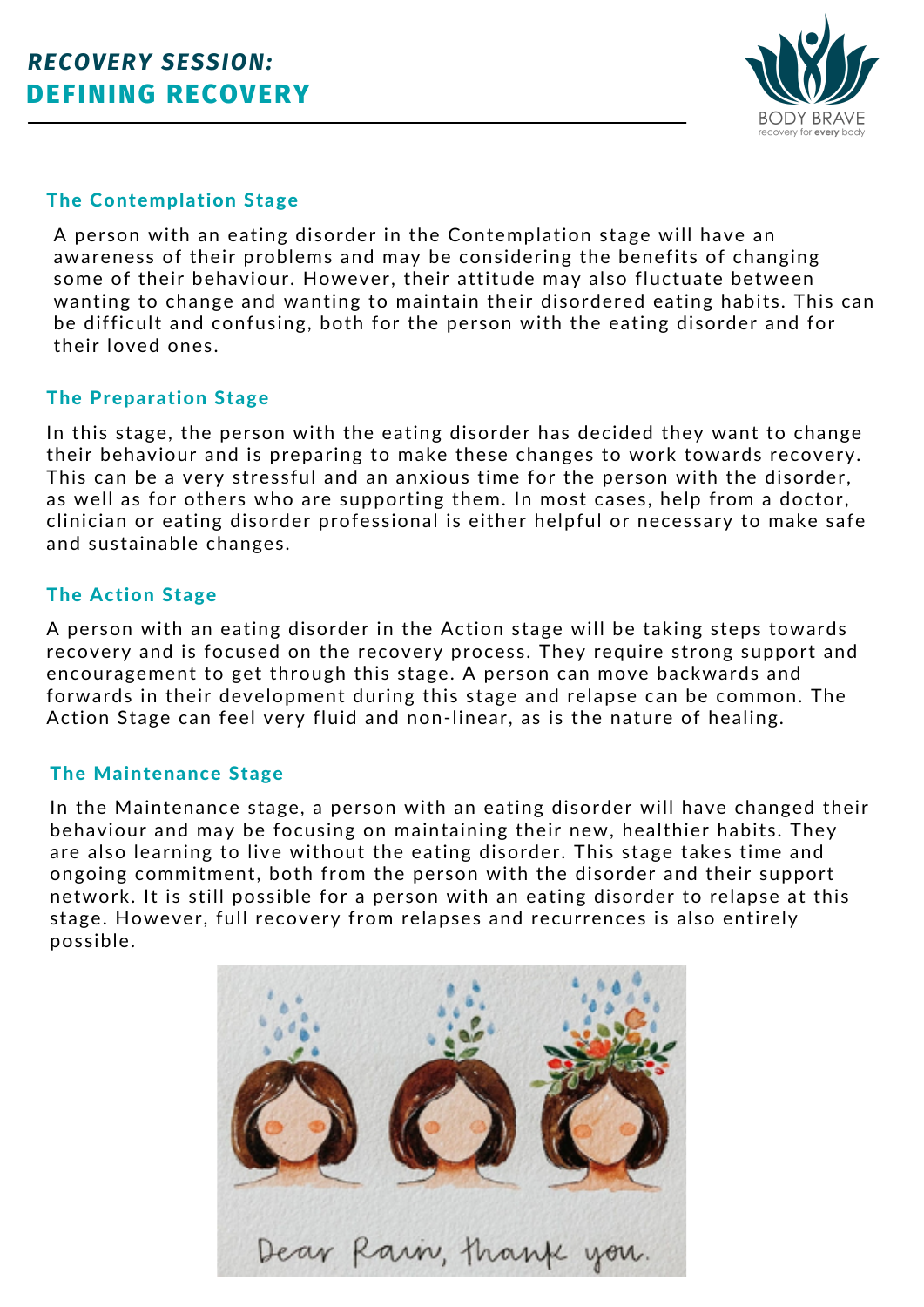

# *Tips for Recovery*

- Allow all foods. Give yourself unconditional permission to enjoy all foods. Begin this process as an experiment of 1 food at a time, recommended to eat with a friend or loved one for support.
- Work to ensure adequate nourishment from food. Even on the days when the voices telling you to restrict are loud, ensure you are getting enough nutrition to maintain your health.
- Recognize and honor your hunger. Giving yourself adequate nutrition at regular intervals allows your body's metabolism to work the way it should! Restriction of food during the day has been shown to decrease metabolic rate.
- Encourage satisfaction. When you allow yourself to eat what you truly crave, you feel so much more content. Honor your taste preferences and notice how they play into satiety.
- Engage your senses. When we eat with our senses (sight, smell, touch, and taste!) the more connected we will be to our fullness and satisfaction thereby being less likely to overeat in a mindless way.
- Practice body awareness. Take a few moments a few times each day to check in with the physical sensations of your body. Think of them as guideposts. Allow for the awareness without judgment and simply notice what is going on in your physical body.
- Practice mindfulness. Recognize that you do not need to attach to every thought. If an unwanted thought arises, imagine letting it go.
- Practice self-care. Self-care is primary care. Sprinkle in opportunities to connect your body, mind, and It can be 5 minutes of deep breathing, journaling, drinking a cup of cocoa, calling a friend, anything that makes you happy. Know that self-care is also hard stuff too.
- Cultivate joy in all areas of your life. Find what lights you up and DO THAT!
- Remember that your body is an instrument, not an ornament. Repeat that often. Your body houses your soul and is the vehicle that allows you to move through the world.
- Acknowledge emotions linked to eating. Recognize when hunger is not biologically driven and work to "feed" yourself what your body, heart and mind truly need.

### *Let's set a goal*

Choose one of the tips above and write a goal that you can work on this week. For example: When I notice myself pinching my arms, I will catch the behaviour and repeat a mindful affirmation five times. I will work to weigh myself once a day rather than X times a day. Etc.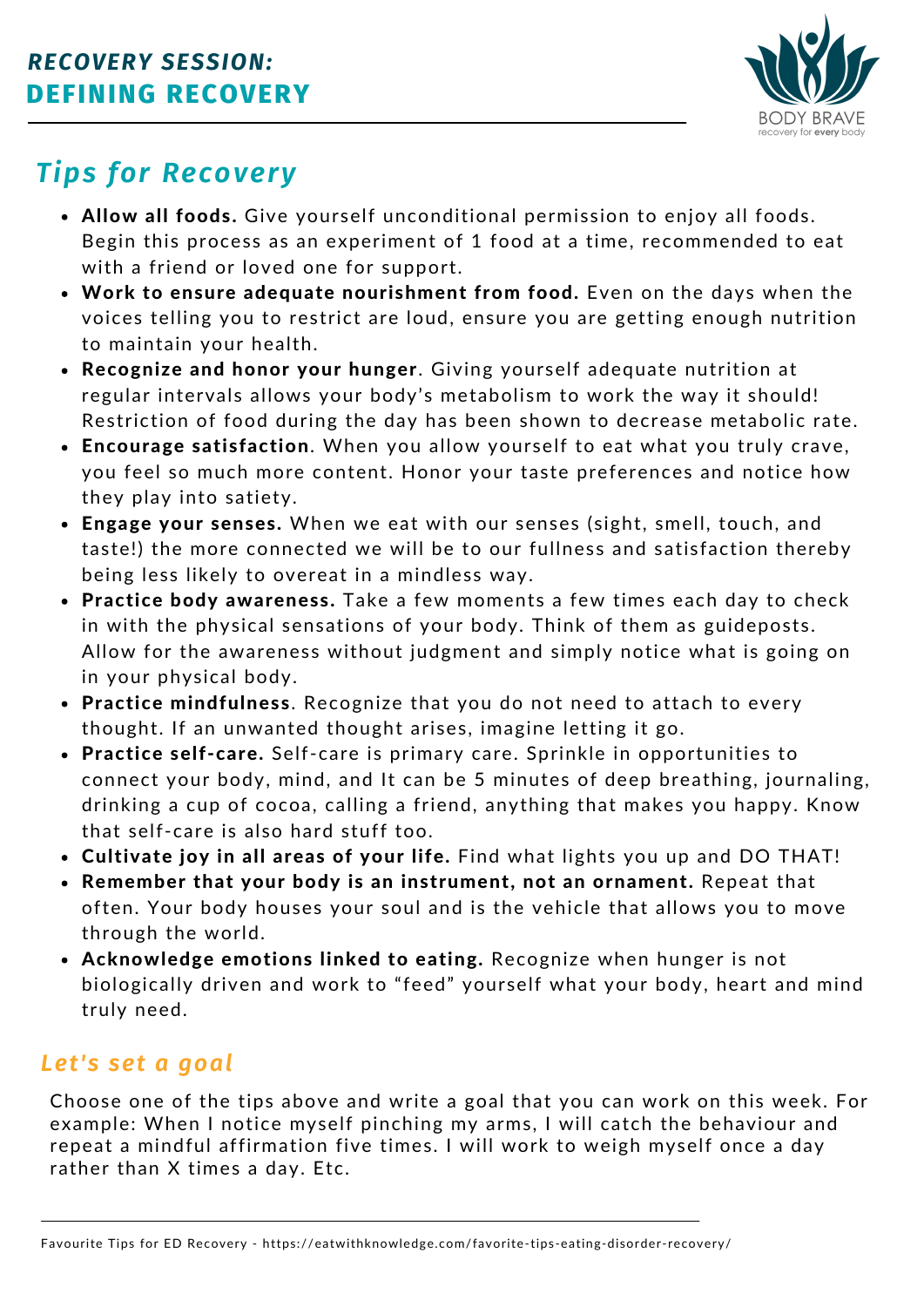

# *Affirmations*

Practice these affirmations to shift negative thoughts to neutral thoughts. You can memorize them and say them to yourself, put them in a note on your phone, write them on a piece of paper and carry them in your pocket, or put them on a sticky note next to your mirror. Choose the ones that resonate with you and reach for them in moments of stress, anxiety, or low body image.

These affirmations were partially sourced from the Intuitively You Affirmation Deck by Jenn Baswick at [Intuitively](https://theintuitivenutritionist.com/) You.

- I honor the space between where I am and where I want to be.
- Changing my body won't improve my body image, changing my mind will.
- o I accept that my journey is unique to me.
- There is no such thing as a perfect recovery and that's okay.
- I only have one body, and it deserves care.
- The weight, shape, size of my body does not define my worth.
- o I am practicing being comfortable in my own body.
- All bodies are good bodies, including mine.

## *Reflection Prompts*

Choose a prompt. Set a timer on your phone for 3-5 minutes and reflect! You can write these down, or just think on them. Spend as much time on each question as you would like:

- Consider what recovery means to you. What would it mean for yourself, your relationships, your work, etc.?
- Describe what your life might feel like if you never pursue recovery.
- Describe what making peace with your body would feel like.
- Think of a time when you felt proud of yourself that wasn't related to your eating disorder. What was happening? How did you feel? Is that something you can do again?
- Think about a part of your body that you may struggle with. What would your 99-year-old self say to you about it?
- What is one thing you're looking forward to doing that recovery would allow you to do?

Some of these prompts were sourced from Colleen Christensen at Colleen [Christensen](https://colleenchristensennutrition.com/40-gratitude-journal-prompts-for-mind-body/#:~:text=Body%20Image%20Journal%20Prompts%201%20Write%203%20things,and%20write%20about%20it.%20...%20More%20items...%20) Nutrition